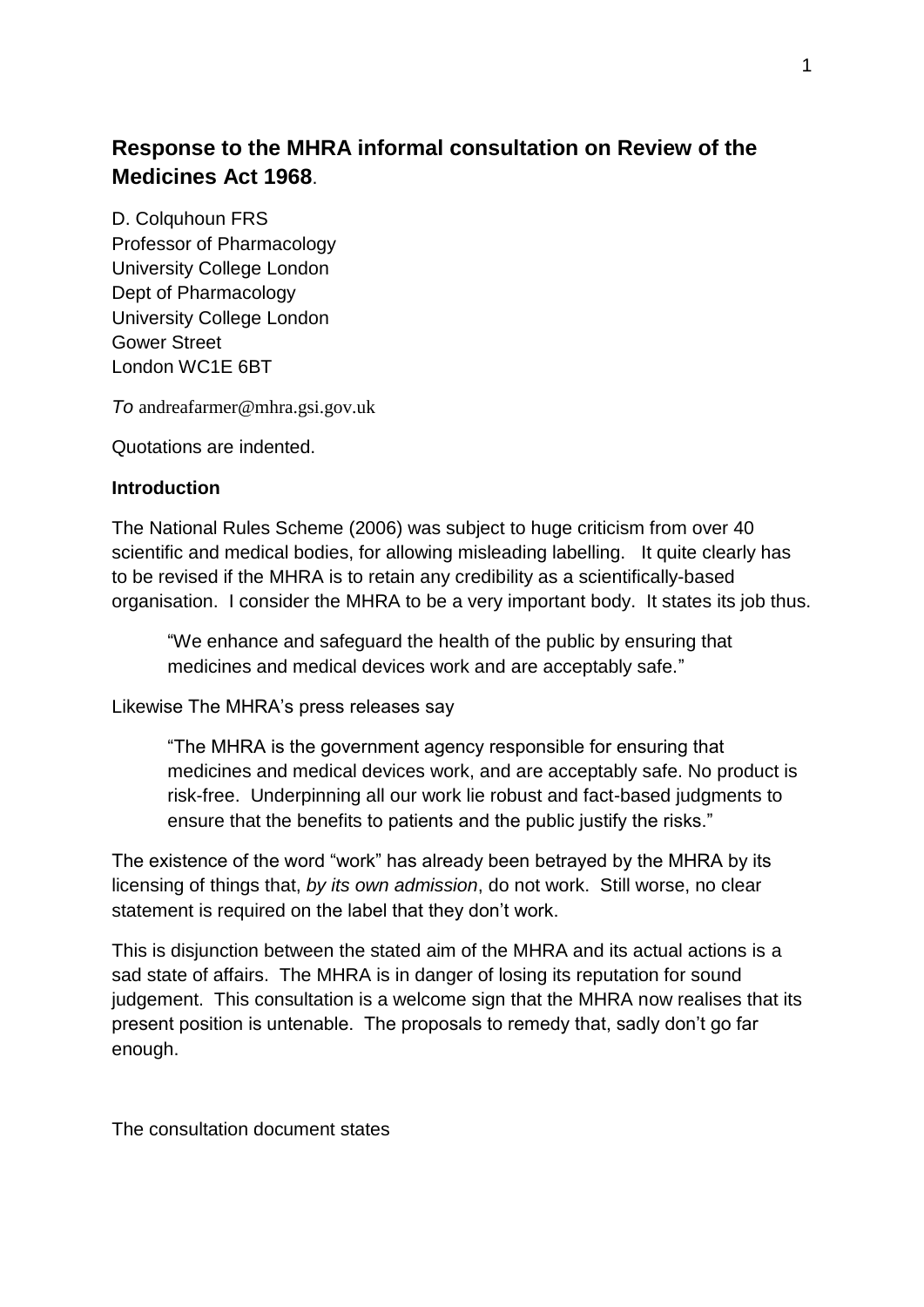―Our starting point is the Government's response in July 2010 to the report on homeopathy published earlier in that year by the House of Commons Science and Technology Select Committee."

#### **House of Commons Science and Technology Select Committee**

I shall start by quoting relevant bits of that report <http://www.publications.parliament.uk/pa/cm200910/cmselect/cmsctech/45/45.pdf>

"It is unacceptable for the MHRA to license placebo products—in this case sugar pills—conferring upon them some of the status of medicines. Even if medical claims on labels are prohibited, the MHRA's licensing itself lends direct credibility to a product. Licensing paves the way for retail in pharmacies and consequently the patient's view of the credibility of homeopathy may be further enhanced. We conclude that it is time to break this chain and, as the licensing regimes operated by the MHRA fail the Evidence Check, the MHRA should withdraw its discrete licensing schemes for homeopathic products."

"We welcome the Government's acknowledgement that there is no credible evidence of efficacy for homeopathy, which is an evidence-based view. However, the Government's view has not translated into evidence-based policies."

"We were concerned, however, that in introducing the National Rules Scheme in 2006, the MHRA chose not to take a rigorous, evidence-based approach to licensing of homeopathic products. The MHRA's justification for introducing a scheme permitting products to make medical indications—that the product labelling was stringently tested to ensure patients would understand the purpose of the product—was not evidence-based."

―the Government should not endorse the use of placebo treatments, including homeopathy. Homeopathy should not be funded on the NHS and the MHRA should stop licensing homeopathic products."

"We are concerned that homeopathic products were, and continued to be, exempted from the requirement for evidence of efficacy and have been allowed to continue holding Product Licences of Right. We recommend that no PLRs for homeopathic products are renewed beyond 2013. (Paragraph  $121$ 

"We conclude that the MHRA should seek evidence of efficacy to the same standard for all the products examined for licensing which make medical claims and we recommend that the MHRA remove all references to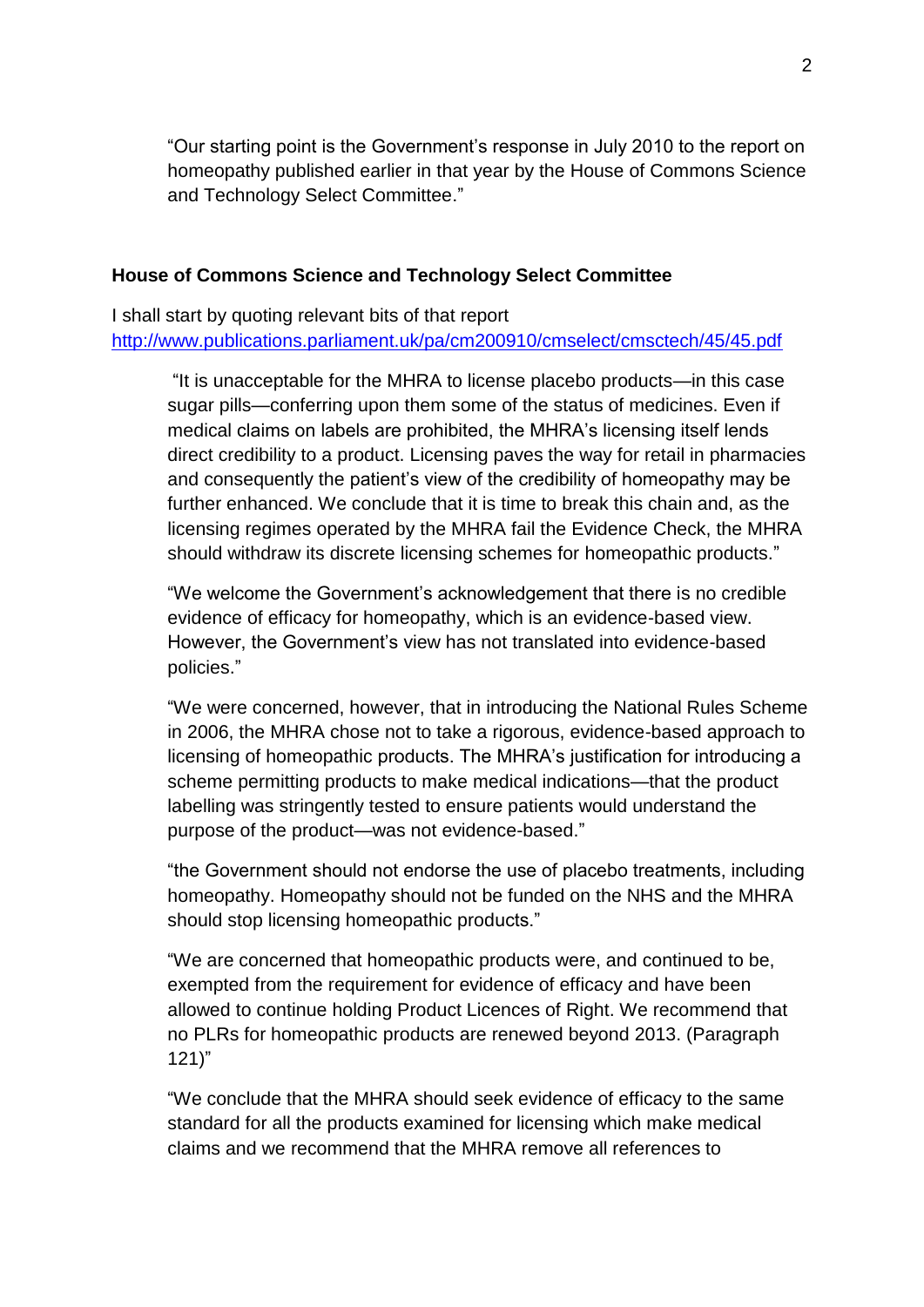homeopathic provings from its guidance other than to make it clear that they are not evidence of efficacy. (Paragraph 128)"

―We consider that the MHRA's consultation, which led to the introduction of the NRS, was flawed and we remain unconvinced that the NRS was designed with a public health rationale. (Paragraph 135)".

**"**We fail to see why the label test design should be acceptable to the MHRA given that, first, it considers that homeopathic products have no effect beyond placebo and, second, Arnica Montana 30C contains no active ingredient and there is no scientific evidence that it has been demonstrated to be efficacious. We conclude that the user testing of the Arnica Montana 30C label was poorly designed with parts of the test actively misleading participants. In our view the MHRA's testing of the public's understanding of the labelling of homeopathic products is defective. (Paragraph 140)".

**"**If the MHRA is to continue to regulate the labelling of homeopathic products, which we do not support, we recommend that the tests are redesigned to ensure and demonstrate through user testing that participants clearly understand that the products contain no active ingredients and are unsupported by evidence of efficacy, and the labelling should not mention symptoms, unless the same standard of evidence of efficacy used to assess conventional medicines has been met. (Paragraph 141)."

## **The Government's Response**

The response from the Government to the SciTech report was political rather than scientific. It is unfortunate, to put it mildly, that the Government chose to overrule advice from its own Chief Scientific Adviser.

―The Government Chief Scientific Adviser has discussed the Department of Health policy on homeopathy with lead officials, and understands the reasons for the policy decision. However, he still has concerns about how this policy is communicated to the public. There naturally will be an assumption that if the NHS is offering homeopathic treatments then they will be efficacious, whereas the overriding reason for NHS provision is that homeopathy is available to provide patient choice."

However the last paragraph of the response does place a clear commitment by the Government to make it absolutely clear that homeopathic pills don't work, and the responsibility for that action lies with the MHRA.

Sadly, the proposals in the draft consultation document fall far short of what the government clearly requested.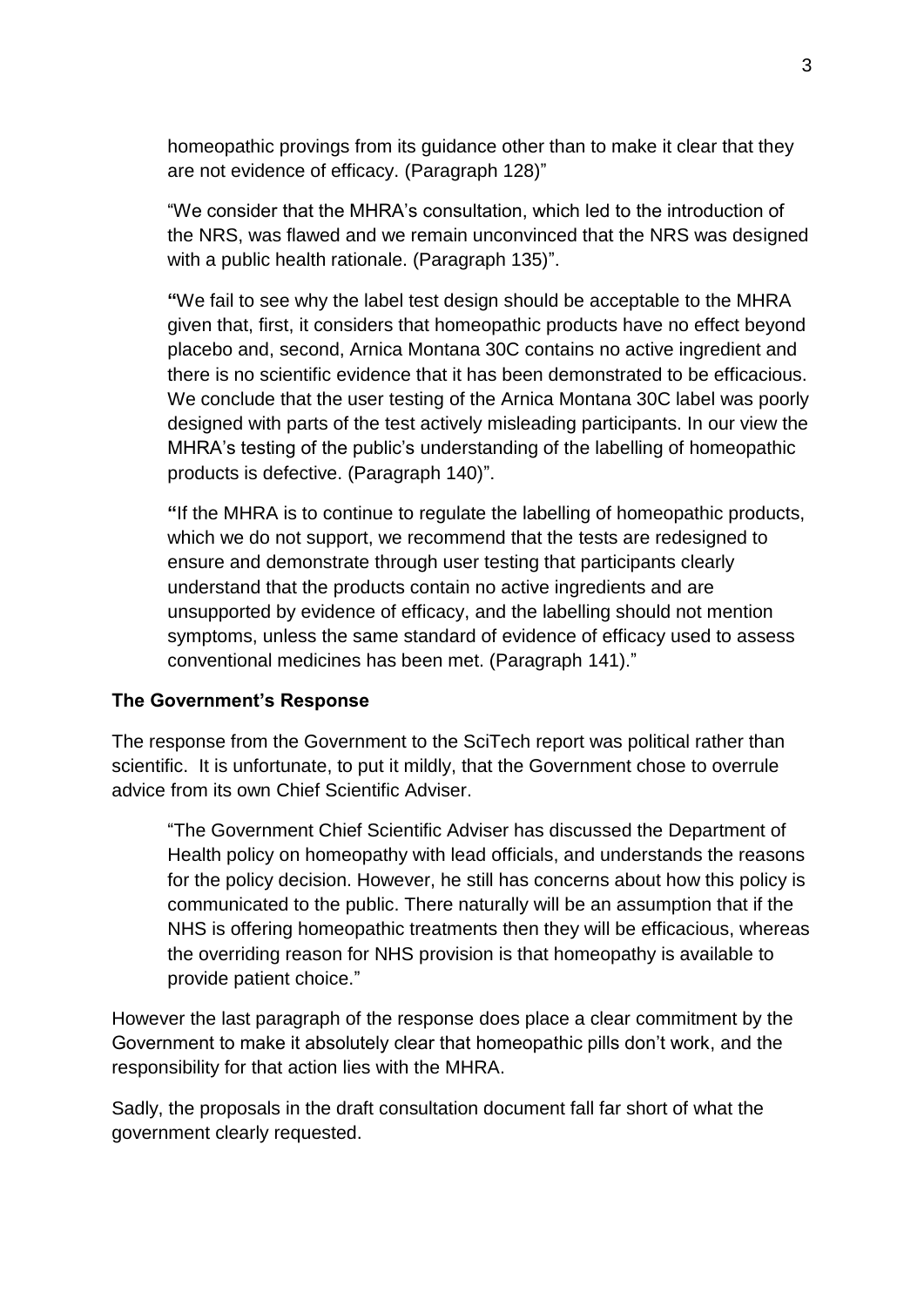―**In order for the public to make informed choices, it is therefore vitally important that the scientific evidence base for homeopathy is clearly explained and available**. He will therefore engage further with the Department of Health to ensure communication to the public is addressed. His position remains that the evidence of efficacy and the scientific basis of homeopathy is highly questionable. "

## **The consultation document.**

Paragraph 11 lays out the possible regulation schemes.

Since the MHRA has recognised that there is no credible evidence for the efficacy of homeopathic or anthroposophical 'medicines' it is hard to see why the last option was included. It is not at present credible that *any* could be given conventional marketing authorisation.

## Para 12

It is very gratifying that the MHRA regards PLRs as temporary, and intends, at last, to end them.

## Para 15

I agree that it makes no sense to regulate "Bach flower Remedies" as medicines, so I agree with the proposal to remove them. This paragraph omits two important points.

(1) It makes equally little sense to allow "Bach flower Remedies" to be described as food supplements. They clearly have no nutritional value and descriptions that are so obviously inaccurate bring the law into disrepute.

(2) However they are regulated, it is important that they should not be allowed to make false claims (which they regularly do).

(3) Most important for this consultation, it makes no more sense to regulate homeopathy as medicine than it does to treat "Bach flower Remedies" as medicines. Arguably it makes even less sense. At least flower remedies contain something that could possibly have an effect. I see no reason why they should be treated differently (apart from the size of the industry that sells them, something that should not influence the MHRA)

Para 19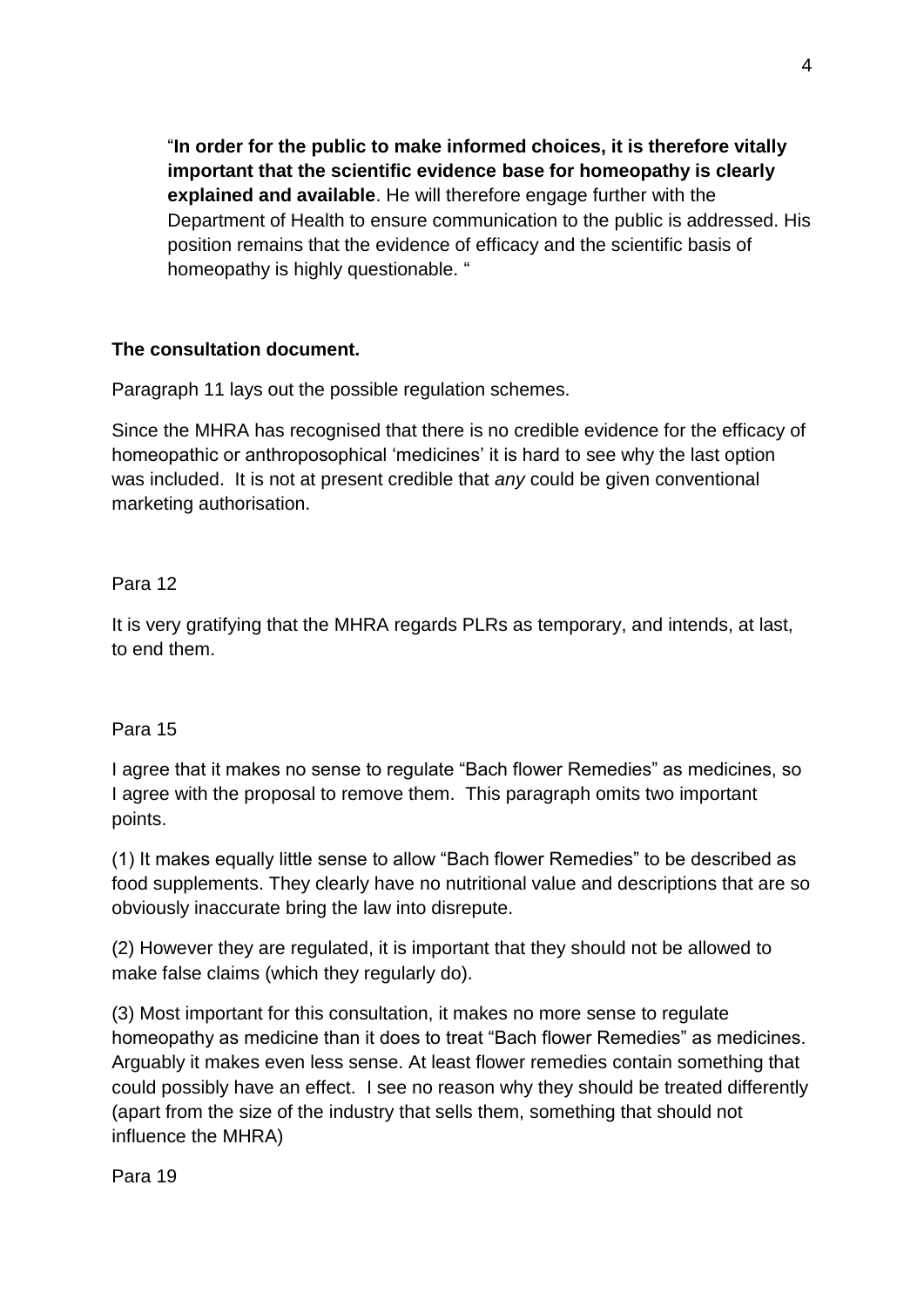Anthroposophic medicines do not need to be distinguished as a special class. To do so implies that the government and the MHRA ascribe some special significance to the teachings of Rudolf Steiner, who, whether or not he was racist, as certainly about as far from being a scientist as it is possible to get. If the Anthroposophic medicines are homeopathic they should be treated like any other homeopathic product. If they are herbal, they should be treated like any other herbal product.

## Para 21

This paragraph underlines a paradox that seems to be present in much of the MHRA's thinking about alternative medicine. The MHRA must make up its mind whether it is on the side of the manufacturers or on the side of the public. In my view it is not the job of the MHRA to defend industries, especially industries that are widely regarded as profiting from products that don't work. The MHRA must be firmly on the side of providing the public with accurate information. At the moment, this seems not to be the case, but there is now a chance to remedy that.

## Paras 21 – 24

It is good that the MHRA has at last recognised that the labelling allowed under the NRS was grossly misleading. It's hard to understand why it has taken the MHRA to realise this, given the number of people and the number of scientific bodies that pointed it out at the time it was introduced, but better late than never.

## Paras 25 and 26

## These say

"We propose the following more explicit form of wording should be used, on the outer packaging and patient information leaflet:

*"A homeopathic medicinal product licensed only on the basis of safety, quality and use within the homeopathic tradition*‖

26. Information about indications would read:

*"A homeopathic medicinal product used within the homeopathic tradition for the symptomatic relief of……""*

Sad to say these proposals to remedy the labelling problem are wholly inadequate. They are almost as deceptive as the originals. These labels don't come anywhere near to fulfilling the requirement in the government's response which said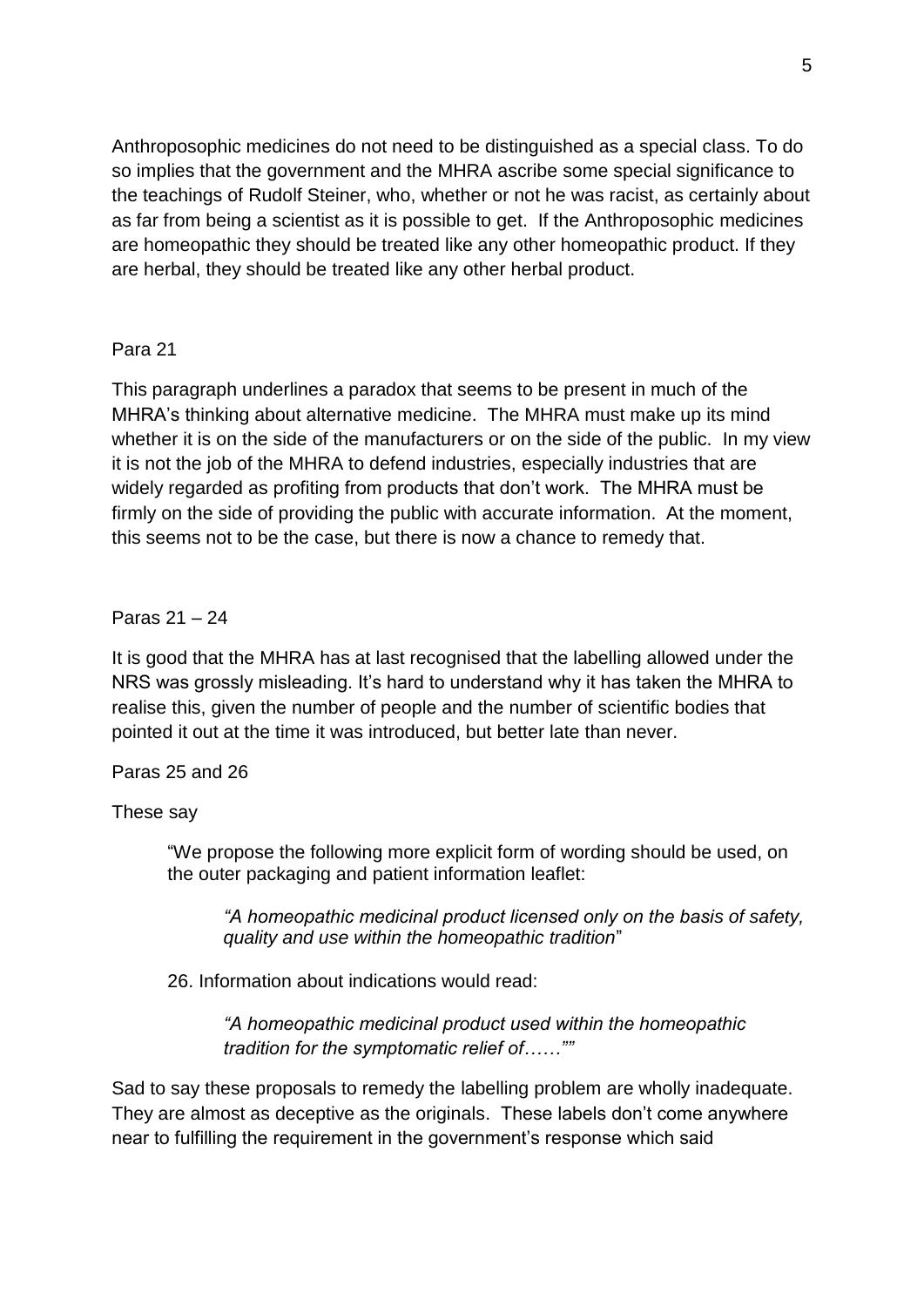# **In order for the public to make informed choices, it is therefore vitally important that the scientific evidence base for homeopathy is clearly explained and available**

Why, oh why, cannot the MHRA bring itself to simply tell the truth? It seems to be so stifled by some perversion of political correctness that it is unable to do what it must know is right.

Nothing indicates more clearly the ludicrous state of the NRS than the label approved for Arnica 30C pills.

<http://www.mhra.gov.uk/home/groups/par/documents/websiteresources/con049307.pdf>

The approved label says

**"ACTIVE INGREDIENT** 

Each pill contains 30C Arnica Montana

Also contains: lactose and sucrose"

The MHRA *must* decide whether or not it believes Avogadro's number or not.

How many people in the general public realise the "Each pill contains 30C Arnica Montana" means that the "pills contain no Arnica whatsoever"? The very mention of the words "active ingredient" will suggest to most people that there is an active ingredient when there is not. This wording alone is both dishonest and deceptive.

The rest of the label consists largely of make-believe too.

"If you are pregnant or breastfeeding consult your doctor before use"

What is your doctor meant to advise you about the dangers of taking a few mg of sugar when you are pregnant?

"If you take too much of the product (overdose) speak to a doctor / pharmacist and take this label with you."

Unless the MHRA has disavowed Avogadro's number, an overdose is impossible. To allow a label like this makes the MHRA a laughing stock.

Paras 27 – 33

I agree entirely with the proposal to end the "non-orthodox practitioner scheme".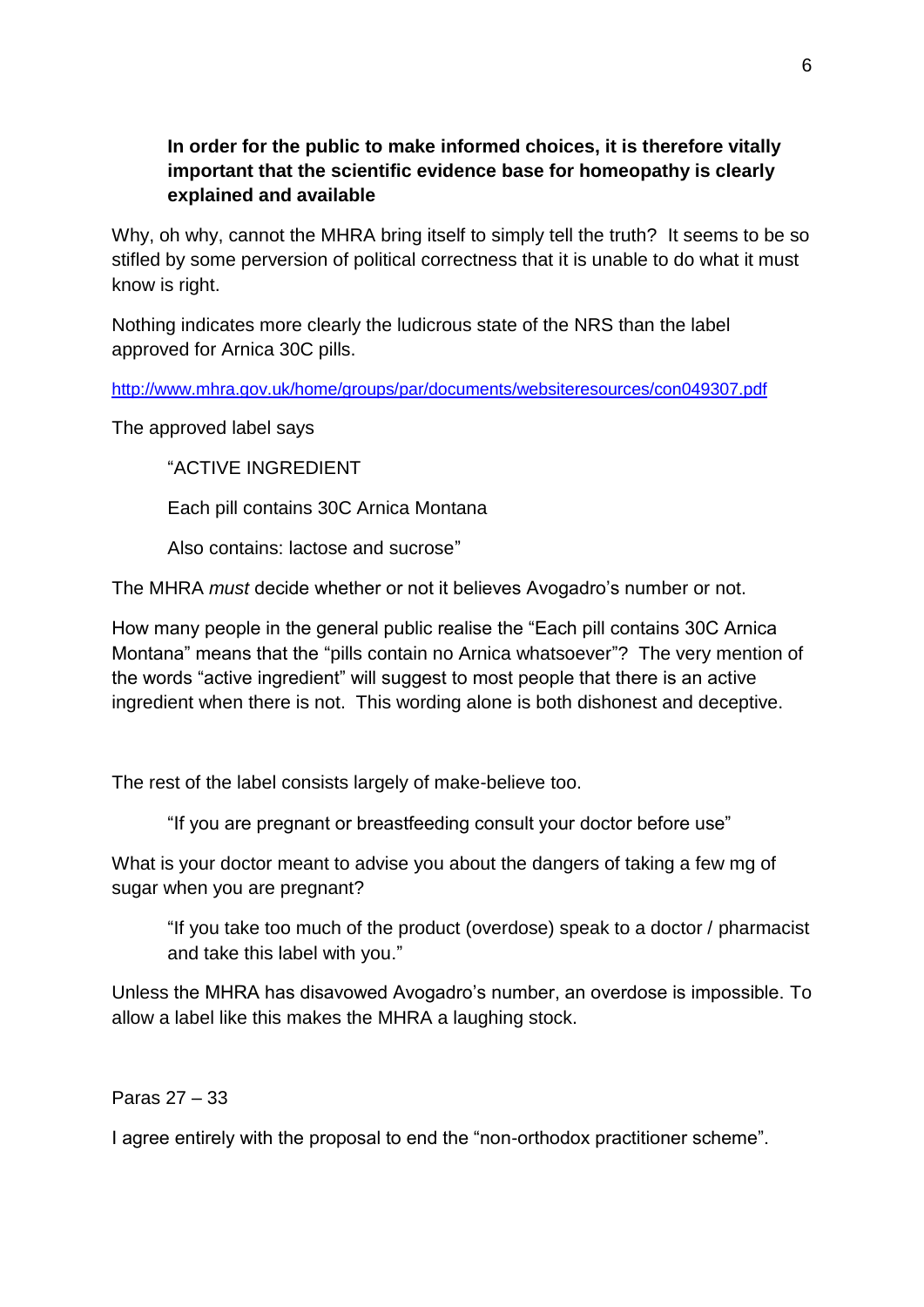## **What should be done?**

(1) It is absolutely unacceptable for the MHRA to give any sort of license to placebos. If, despite common sense, they do so, the products must be clearly labelled as placebos.

(2) No exception to the usual Trading Standards laws should be allowed. Normally it would be absolutely illegal to sell a product labelled Arnica that actually contains no Arnica whatsoever. At present an exception is made for homeopathic products. I can see no justification for that exception to continue to exist. It should vanish with the PLR. Indeed legally it might vanish when the PLR goes and that would leave the manufacturer open to prosecution by Trading Standards for mislabelling. It is even possible that the MHRA could be prosecuted for condoning misleading labelling.

It is contrary to reason and it is potentially dangerous to patients if they are deceived about the contents of what they are buying.

**Labels should tell the truth in plain language**. For example they should say

"This product contains no Arnica"

"There is no evidence that it works for any condition, other than as a placebo"

Presumably the MHRA does not disagree with either of these statements, so why is is the MHRA so unwilling to tell the patients? It is totally baffling. Cigarettes are now labelled clearly and simply. Why not homeopathic pills too?

In my view, it would be more honest, and a great deal cheaper, if the MHRA were to treat homeopathy in the same way that is proposed for "Bach Flower Remedies". To **attempt to regulate as a medicine something that contains no medicine can lead only to extension of the present ludicrous situation and do yet more harm to the reputation of the MHRA.**

The existing law, if enforced, is quite sufficient to protect the public from exploitation by false health claims. In particular the Cancer Act (1939), and the Consumer Protection Regulations (2008) already make it illegal to make false claims. There is no need to have expensive and deceptive "regulation" by the MHRA too. The only step that is necessary is to ensure that Trading Standards enforce the law. At present they fail spectacularly to put into effect their statutory obligation to enforce the Consumer Protection Regulations (2008). Alternatively the obligation to enforce this law could be transferred to the MHRA, which is better qualified to make the necessary judgements.

The proposals at the end of the consultation document are therefore good with two major exceptions. The proposed change to labelling is utterly deceptive and totally unacceptable. Such nonsense is bound to arise if there is an attempt to regulate as